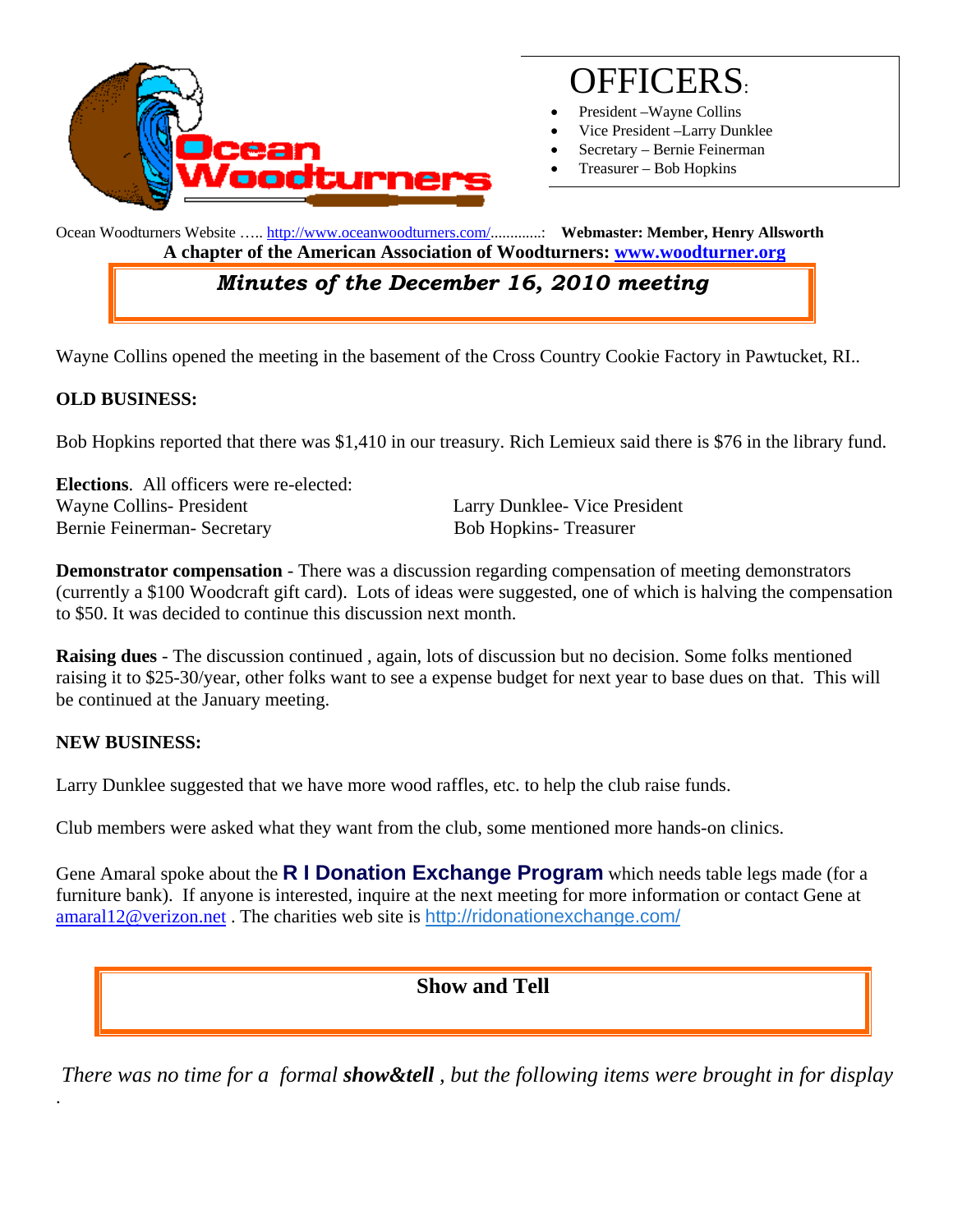

Larry Dunklee brought in this Cheese platter

The following items are unidentified. Please let the club know who made them.



Rich Lemieux brought in two boxes, one of mahagony and the other of cherry.





Rich Lemieux also made this Jimmie Clewes inspired disc with a metal leaf center. That piece had numerous applications of wimbedded(?) with wood dye and was also embedded with a brass rod. The piece is 10 1/2" in diameter and is made of crotch maple.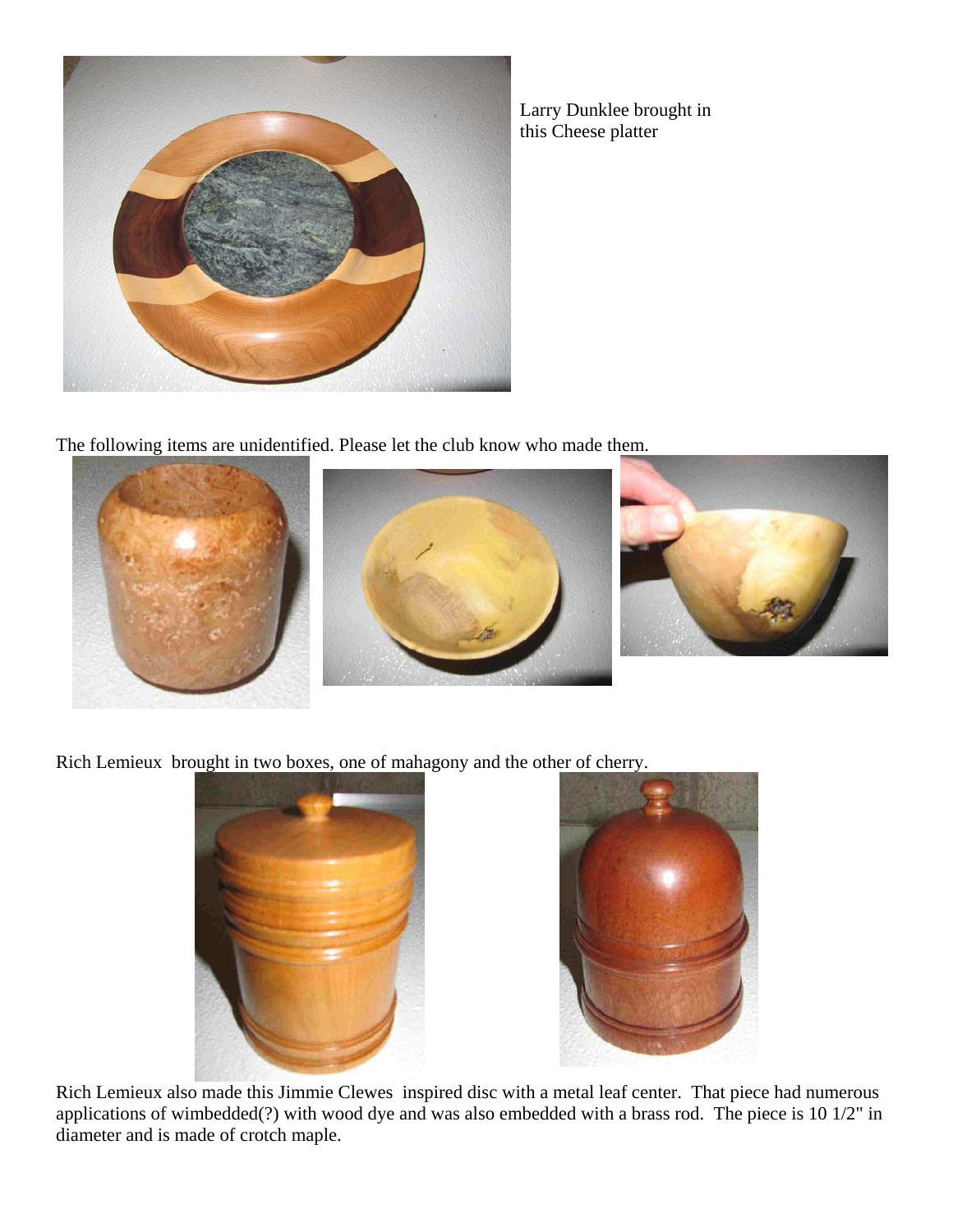



.George Nazerath brought in three items, the first is made of Cherry, Purple Heart, and Maple. The second tall bowl is made from Mahogany, Cherry, Maple and Pine. The third was a ring holder (not shown) made of Purple Heart, Cherry Walnut and Pine.





Sorry, but no picture

**Demonstration Dave Eaton did a demonstration on bottle stoppers.** 





Tiger Maple **unknown** wood